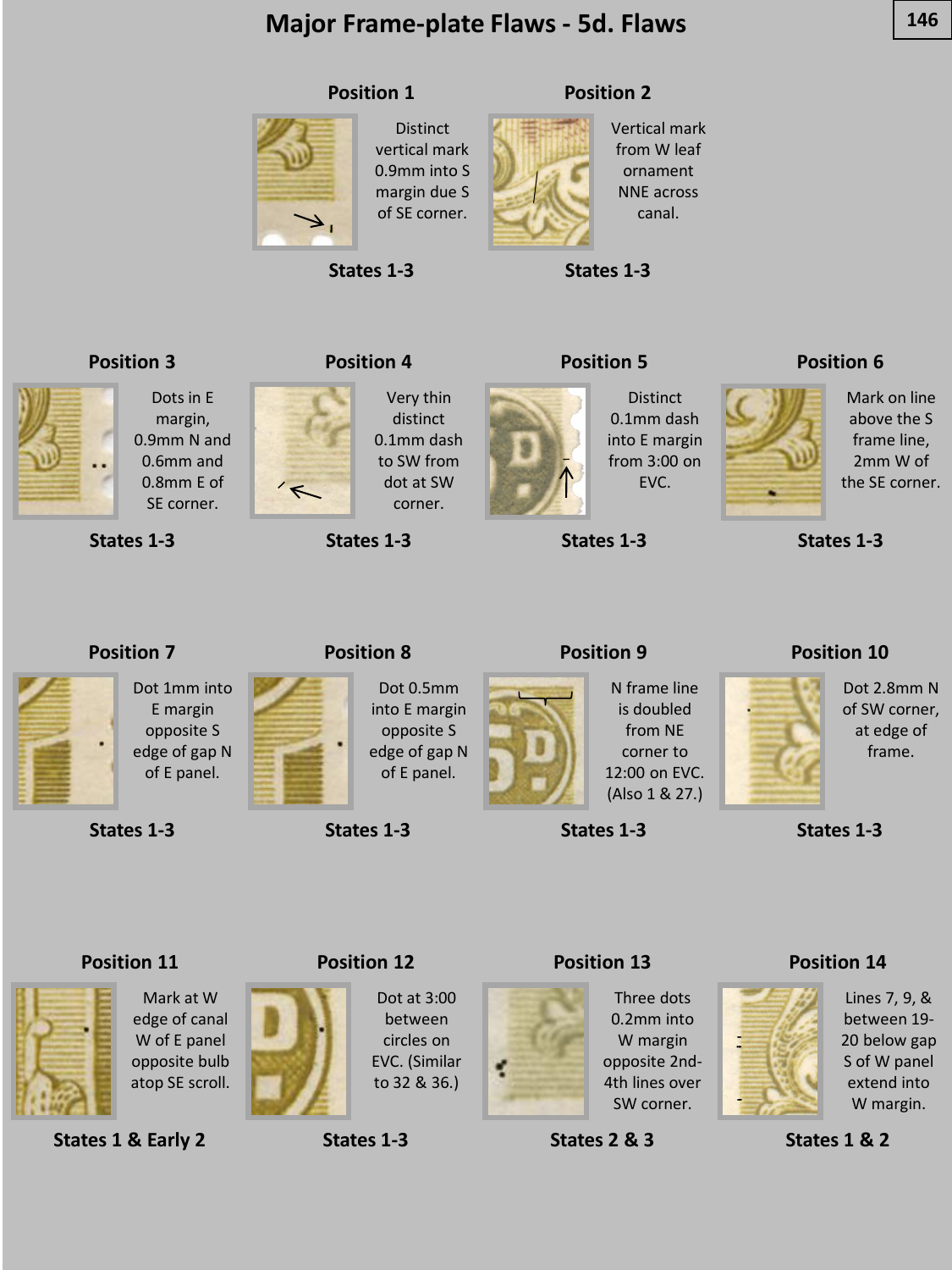# **Major Frame-plate Flaws - 5d. Flaws 147**



**States 1 & 2**

**State 1 (2-3?)**

**States 1 & 2**

**Position 21**

#### **Position 18**

Vertical mark extending S onto BSAC panel canal below "A" of COMPANY.

**States 1 & 2**

# **Position 19**

Vertical mark just above 9:30 between circles on WVC.



**States 1 & 2**



# **Position 20**

Dot 0.4mm into S margin, 0.1mm E of SW corner.

**States 1 & 2**



Horizontal dash to W at 8:30 around hole on "R" of AFRICA.

**States 1-3**

**Position 25**

#### **Position 22**



Dot 0.6mm into E margin opposite S edge of gap N of E panel.

**States 1-3**

# **Position 23**

All features in  $\mathbb{N}$ 

the E show doubling, shifted E and W.

**States 2 & 3**



**Position 24** Dot in the E

column 1.3mm S of top of canal N of E panel.

**States 1 & 2**



Dot at 3:00 on bottom arc of "S" of BRITISH.

**States 1 & Early 2**

# **Position 26**



Marks in canal over "R" of BRITISH. (W mark only on State 2.)

**States 1 & 2**

### **Position 27**



S frame line extends through E margin to SW corner of position 28.

**States 1 & 2 (3?)**



**Position 28**

**States 1-3**

Thick vertical mark 0.1mm into E margin "closing" gap S of E panel.



**Position 29**

Dot at 3:00

#### **Position 30**



Dot in horizontal lines just below gap S of W panel.

on "D" of RHODESIA.

**States 1-3**